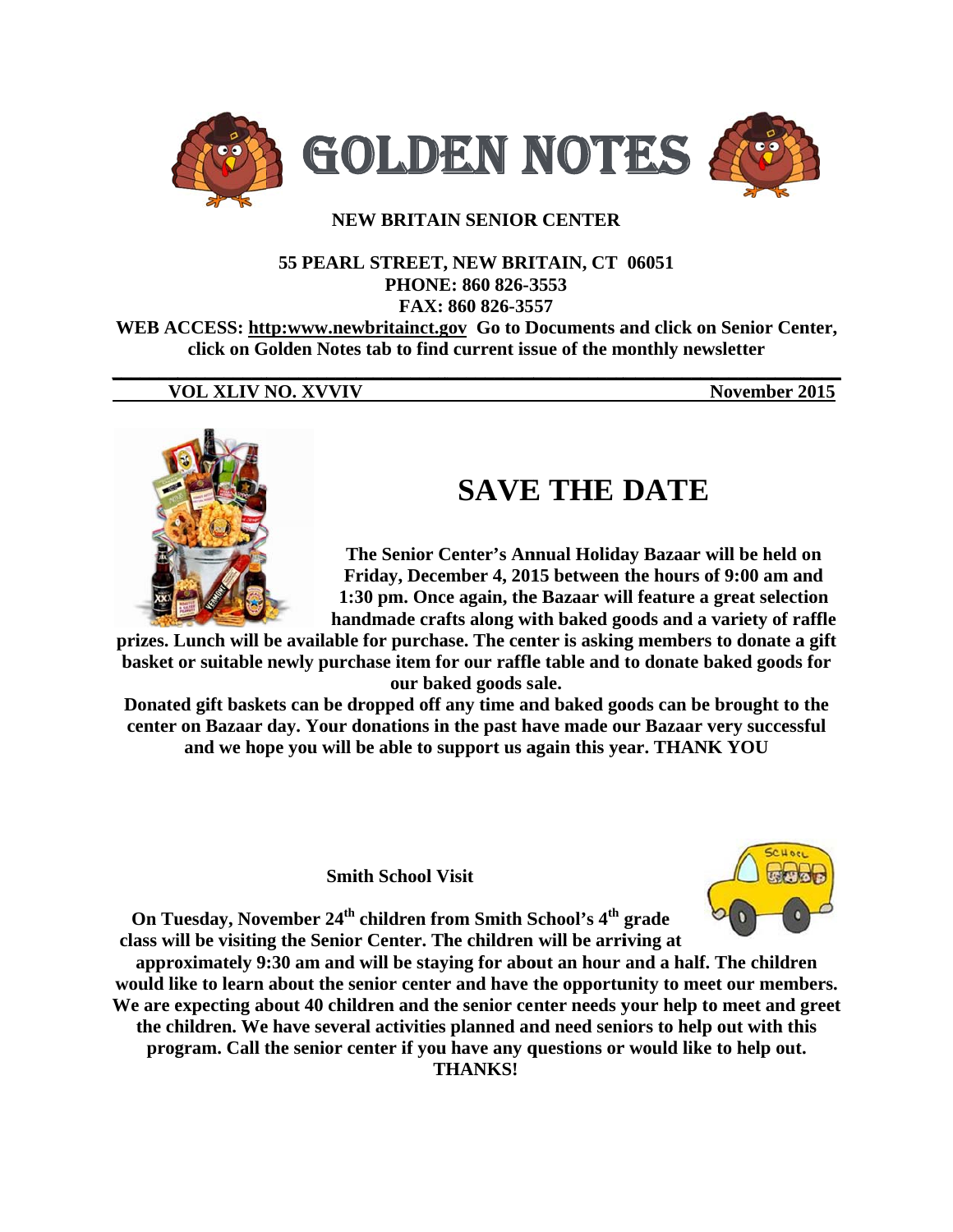# **F FRIDAY A AT THE M MOVIES**



The movie for October 16<sup>th</sup> will be *Caddyshack* starring Chevy Chase, Rodney Dangerfield, Bill Murray and Ted Knight. Watch these stars tee off for a side-splitting round of fairway **foolishness. The virtuoso comic skills of all four blend into a riotous hole-in-one for comedy fans.** 

Movie starts at 12:45 pm and we hope to see you there.

# **Book G Group Meet ting**

The Public Library – Senior Center Book Group will be meeting at 1:00 PM on Tuesday, November 17, 2015 here at the Center. The book read for November is Wild: From Lost to *Found on the Pacific Crest Train* written by Cheryl Strayed. This is a true story about **Cheryl's s impulsive decision to hike the Pa cific Crest T Trail from t the Mojave Desert to Washington State – alone.** 

**Join us f for a discuss sion of this classic.** 

**December 15<sup>th</sup> Animal Farm, by George Orwell and Stubby War Dog by Ann Bausum** 



**A AARP Safe D Drivers Cou urse Th ursday, Nov vember 19, 2015 Cos st: \$15.000 A AARP Mem mmbers 8:45 am t to 12:15 pm \$20.00 No on Members**

 **Sign up p starting on n Novembe sr 2, 2015**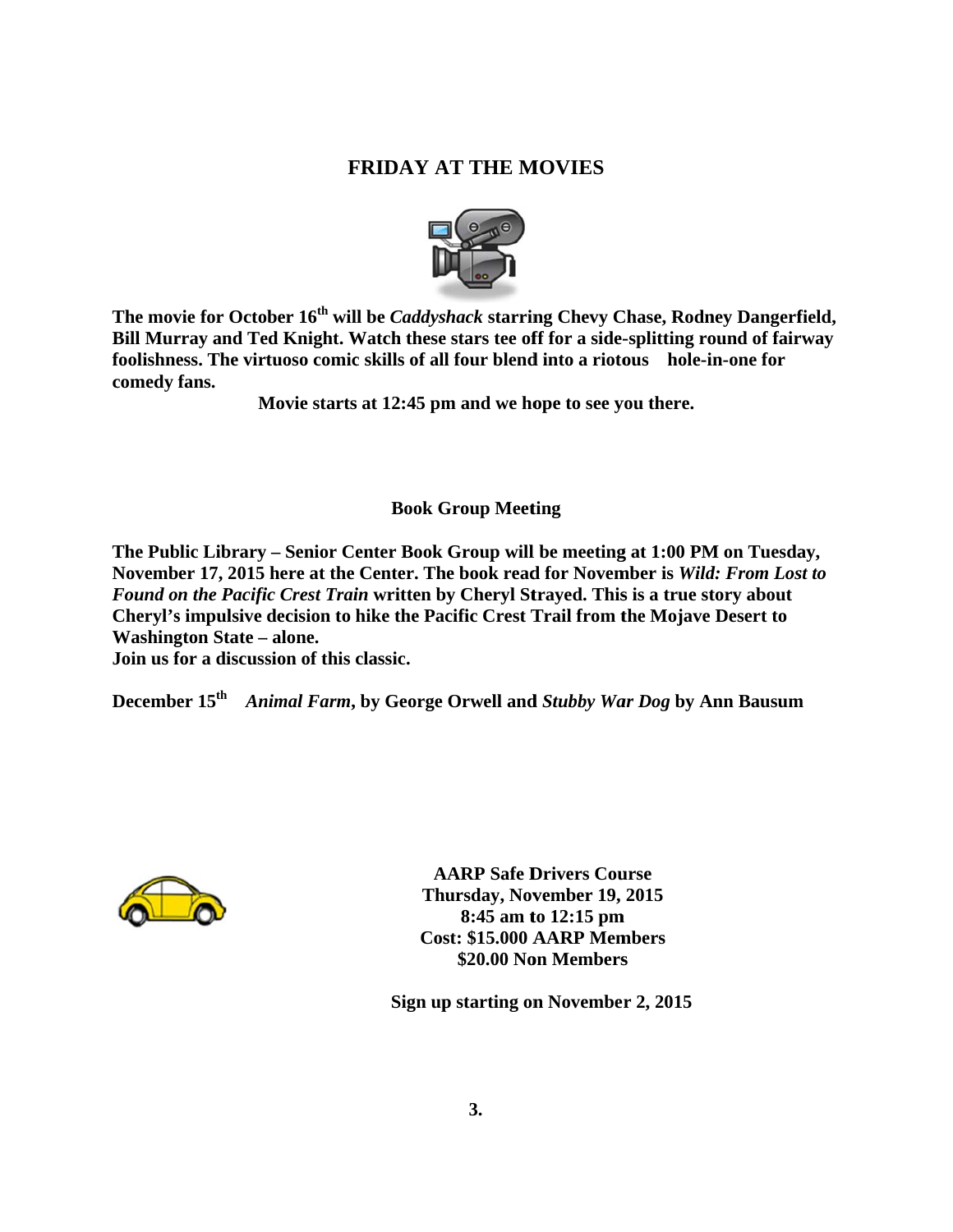## **DAILY CALENDAR OF ACTIVITIES October 2015**

**Monday** 

**8:15 am to 11:10 am– Snack bar open 8:45 am to 9:15am. – Beginners Line Dancing 9:15 am to 10:00 am – Art class open 9:15 am to 10:00 am – Exercise Class with Chris 10:00 am to 11:00 am – Line dancing class 12:45am to 3:00 pm - Bingo Tuesday 8:15 am to 11:00 am. – Snack Bar open 8:45 am to 9:15 am - - Beginners Line Dancing 9:15 am to 10:15 am – Exercise Class with Chris 9:15 am to 1:30 pm – Craft group meets 10:30 am to 11:15 am – Line dancing with Chris 1:00 pm to 3:30 pm – Craft group meets 1:00 pm to 3:00 pm Wii Bowling Wednesday 8:15 am to 11:00 am – Snack bar open 9:30 am to 11:30 am – Pinochle Club 9:15 am to 11:30 am – Art Class open 1:00 pm to 3:00 pm – Ballroom Dancing** 

**Thursday** 

**8:15 am to 11:00 am – Snack bar open 9:30 am to 10:30 am –ZUMBA with Amy 9:15 am to 11:30 am – Craft Group meets 1:00 pm to 3:30 pm – Pinochle Club 1:00 pm to 3:30 pm – Craft group meets** 

**Friday 8:15 am to 11:00 am – Snack bar open 9:15 am to 11:30 am – Art class open 1:30 pm to 3:30 pm Square Dancing**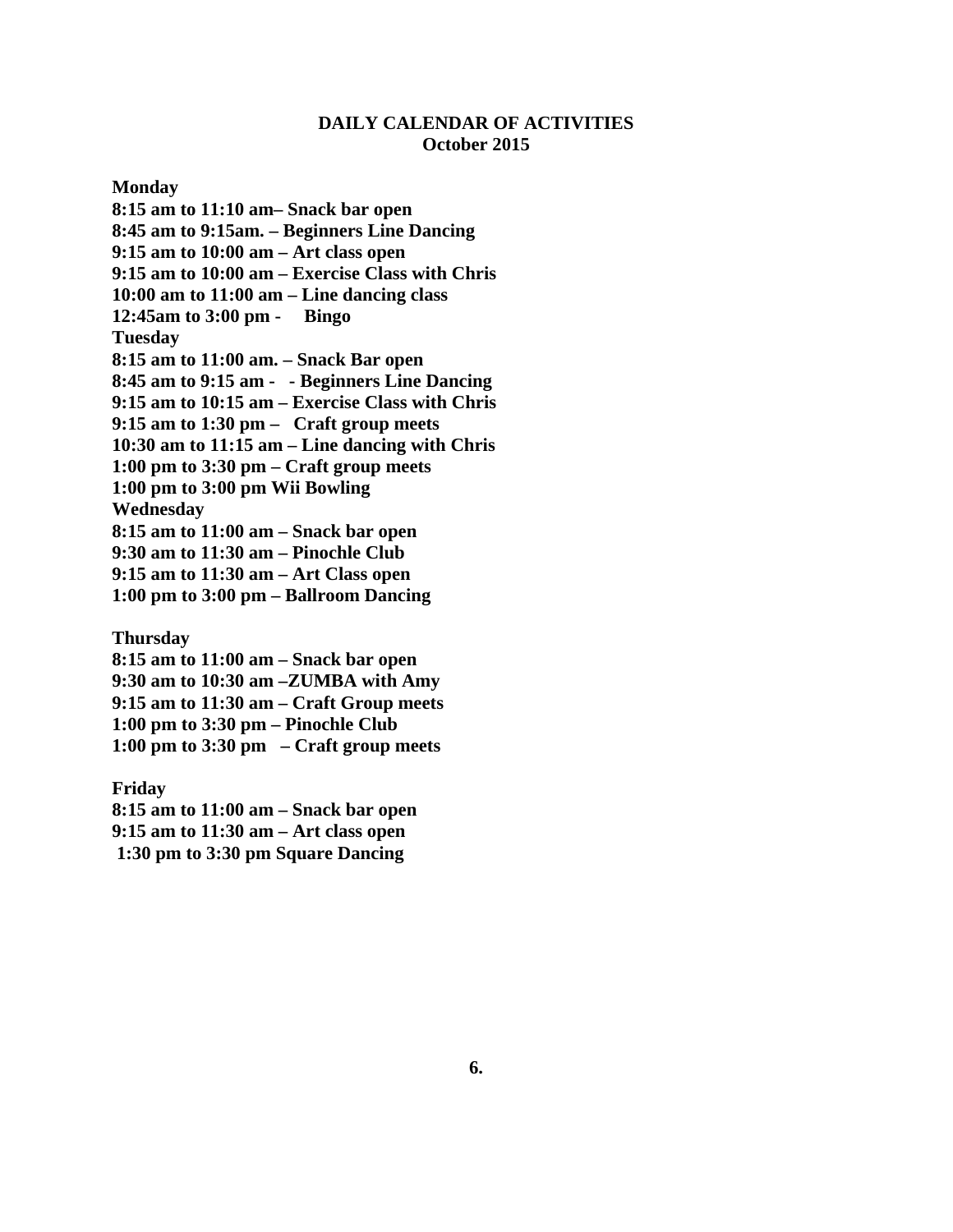#### **Vision Dynamics Program**

**Vision D Dynamics is a resource f for persons with low vi ision or for persons wh ho would lik ke to**  learn about help and support for low vision status. Vision Dynamics will be at the senior center on Tuesday, November 17<sup>th</sup> at 10:00 am and their staff will demonstrate strategies and products to assist with tasks such as reading prescription bottles, cross word puzzles, **playing cards, writing checks, seeing price tags and reading menus. We will discuss the** playing cards, writing checks, seeing price tags and reading menus. We will discuss the<br>benefit of proper lighting and the importance of protecting your eyes through all seasons and what color lenses should be worn based on your eye condition.

Vision Dynamics, provides an interactive presentation to empower and inspire you to lead a more independent life.

Plan on stopping by and learning how to improve your vision.



 $\bullet$ 

#### **HOMEFRONT PROGRAM**

HomeFront is a community based home repair program that helps homeowners and community centers who are financially unable to maintain their homes/facilities. Repairs Home repairs include carpentry, plumbing, electrical work, drywall, weatherproofing, roof HomeFront selects homeowners on the basis of individual needs, number of teams, and the availability of funds to support each project. Homes must be owner occupied and availability of funds to support each project. Homes must be owner occupied and<br>
candidates may apply at any time during the year.<br>
The application deadline for the 2016 program is<br> **NOVEMBET 13, 2015**<br>
A limited number of are made by sponsoring teams of volunteers at no cost to the recipients. repairs, window replacement, painting, yard work and other services. **The next H HomeFront D Day is Satur rday, May 7 7, 2016.**  candidates may apply at any time during the year.

The application deadline for the 2016 program is

# **Novem ber 13, 2015**

**can be e obtained b by calling 1- -800-887-467 73.** 

**Exercise/G Game Room**

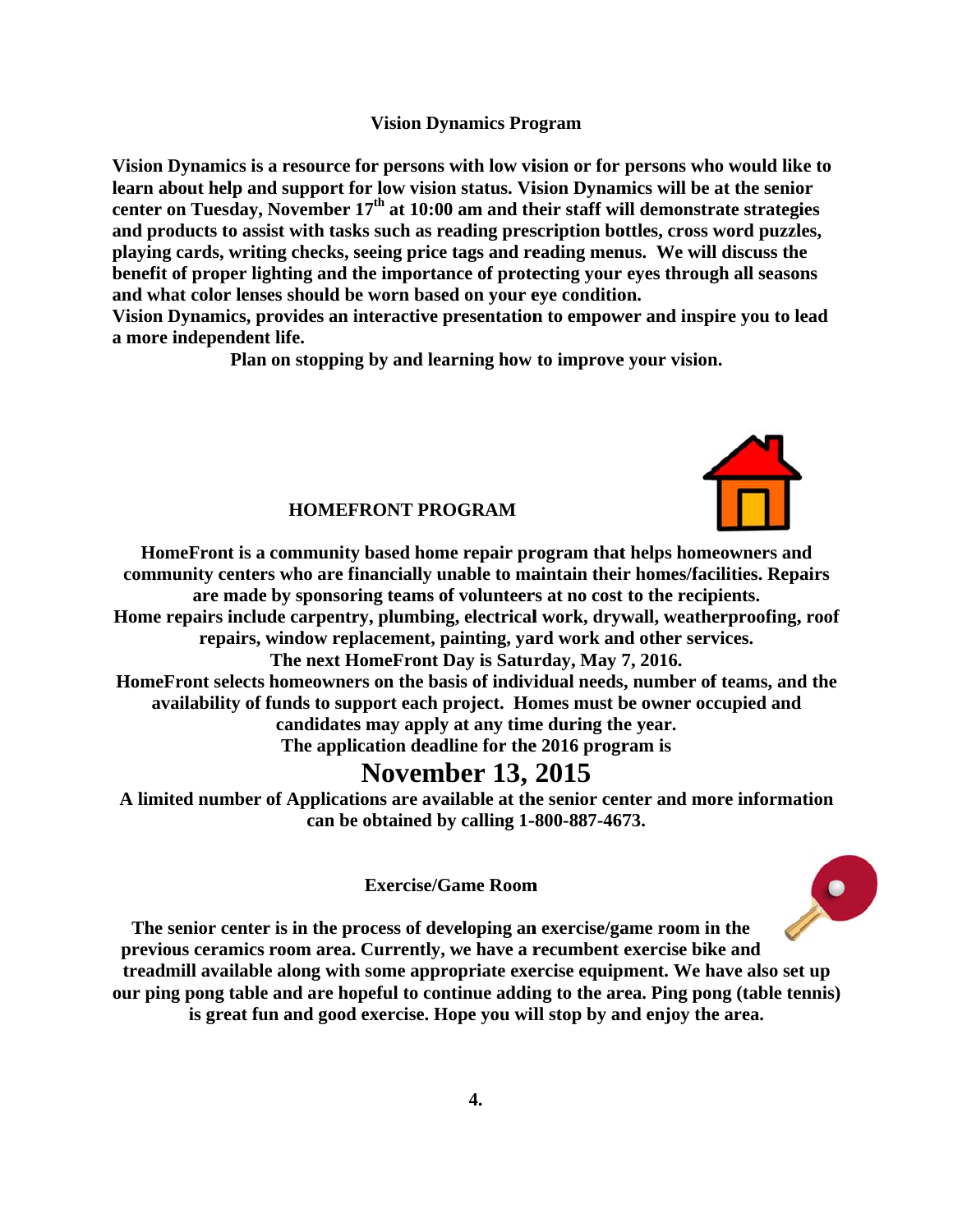### **SERVICES BY APPOINTMENT DIAL-A-RIDE**

**At least a 2-day notice is required for rides to the Senior Center, medical appointments, shopping and other destinations at any time within the month. Call 826-3555 for an appointment. There is a suggested donation of \$1.50 each way.** 

**MEDICARE/MEDICAL INSURANCE INFORMATION** 

**Persons seeking help in filing Medicare claims or appeals, interpreting medical bills and assistance in making decisions concerning Medicare supplemental insurance can make an appointment with Senior Center Staff by calling the Center at 860 826-3553. Advice on Living Wills and how to deal with advance medical directives is also available.** 

### **FROM THE NURSING DESK**

**Check out the special Vision Dynamics Program scheduled for Tuesday, November 17th starting at 10:00 am. This is a great opportunity to learn about vision aids that can help you maintain a good quality of life.** 

**Persons wishing to see the nurse for any reason should call the Senior Center during the morning hours to see if a Health Department Nurse is available on the day you wish to come** 

| <b>GOLDEN NOTES SUBSCRIPTIONS</b>                 |                                                          |             |
|---------------------------------------------------|----------------------------------------------------------|-------------|
|                                                   |                                                          | <b>DATE</b> |
| <b>STREET</b>                                     |                                                          |             |
| <b>ADDRESS</b>                                    | <u> 1989 - John Stein, mars and de Barbara (b. 1989)</u> |             |
|                                                   |                                                          | STATE ZIP   |
| CODE                                              |                                                          |             |
|                                                   | <b>CELL PHONE</b>                                        |             |
| $#$ and $#$                                       |                                                          |             |
| Make checks payable to: NEW BRITAIN SENIOR CENTER |                                                          |             |
| <b>Return to:</b>                                 |                                                          |             |
| <b>GOLDEN NOTES</b>                               |                                                          |             |
| <b>New Britain Senior Center</b>                  |                                                          |             |
| <b>55 Pearl Street</b>                            |                                                          |             |
| New Britain, CT 06051                             |                                                          |             |
| Annual Fee: \$6.00 non refundable                 |                                                          |             |
| $Cash$ $Check$ $)$                                |                                                          |             |
| New Subscription<br><u>Lenewal</u>                |                                                          |             |
|                                                   | 5.                                                       |             |